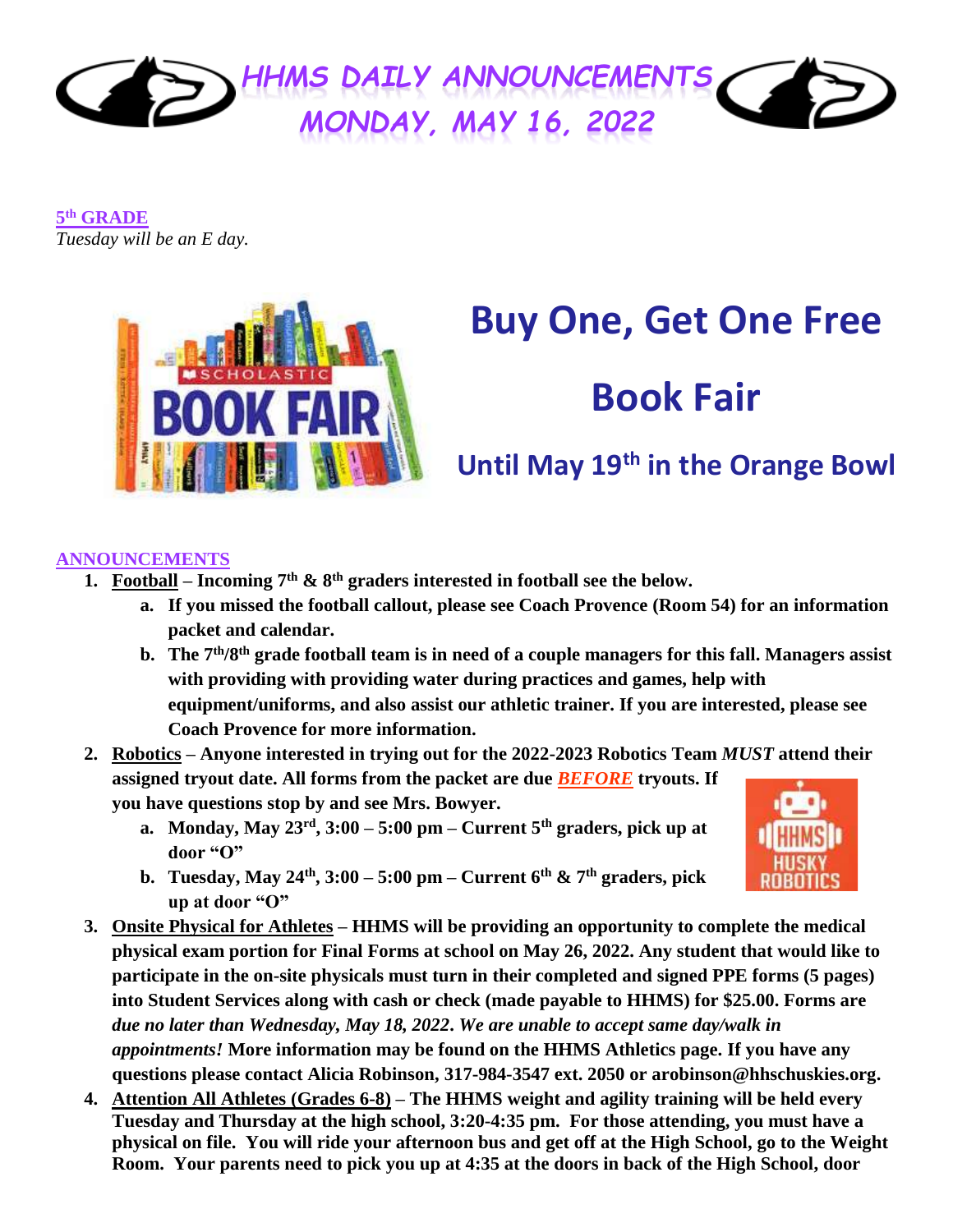**L. The cost is free and you are welcome to attend as many of the sessions as you wish. We hope to see you there. May 26th is the last day of the program!** 

- **5. Music at Lunch – Please use the link below or one of the QR codes posted throughout the building to hear the music that you choose during lunch! Requests must be school appropriate. <https://forms.gle/EpkAsqwcq1YTYcmZ9>**
- **6. Study Tables – Our study tables program is available every Tuesday and Thursday from 3:25 – 5:00 pm. If you are participating please go to the gym immediately after school and wait for the study table supervisor. Students will be at door "O" at 5:00 pm for pick up.**

#### **DAWG-A-THON**

If you would like to request a song for the Dawg-A-Thon, you can do so through this link until Friday, May 20<sup>th</sup>. <u>https://forms.gle/afMxYWKjVacZzquw6</u>

Question: What songs can I request? Answer: Any school appropriate song.

Question: What if I don't know who sings the song? Answer: Look it up so you can include both the song title and the artist.

Question: Can I request a song the day of the Dawg-a-thon? Answer: No.

# **CALL OUTS**

- *1. Cross Country – Students interested in HHMS cross country next year will meet with Coach Hite in the Main Gym on Tuesday, May 24th .*
- *2. Tennis at HHHS – Current 8th grade boys interested in tennis at HHHS will meet with Coach Ozolins in the Orange Bowl on Tuesday, May 24th .*
- 3. *Robotics at HHHS Current 8<sup>th</sup> grade students interested in Robotics at the high school will meet on Friday, May 27th in the Orange Bowl with Coach Ozolins.*

## **HHMS ATHLETICS**

- *Golf – Monday, May 16 vs Sheridan, 4:00 pm*
- *Golf – Wednesday, May 18 at Westfield, 4:00 pm*
- *Golf – Friday, May 20 at Western Invite, 5:00 pm*
- *Track – Friday, May 20 at HSE, County Meet, 5:30 pm*
- *Golf – Saturday, May 21 at Eastern Invitational, 1:00 pm*

## **Track & Field**

# **Ladies track took the win on Saturday becoming MIC Champions!**

First place finishes were 100 by Norah Reiger, 200 by Waverly Woolever, 400 by Norah Reiger, high jump by Waverly Woolever and the 4x400 relay team of Waverly Woolever, Macie Smith, Lilliana Johnson and Norah Reiger. Shout out to Addison Gilmore for her PR in discus with a throw of 61'3" and Amaelia Cordero for her PR in discus with a throw of 65'6". Good job Lady Huskies!

The boys track team came up short on Saturday losing the championship by only 6.5 points to a tough Western team. Despite the loss, there were several individual champions and PR's to celebrate.

- Jackson Cantlon won both the high jump and the 800.
- Hudson Holt won the 1600.
- Relay team of Rees Knapp, Jackson Cantlon, Rowan Donald and Austin Day won the 4x400 relay. Great job guys!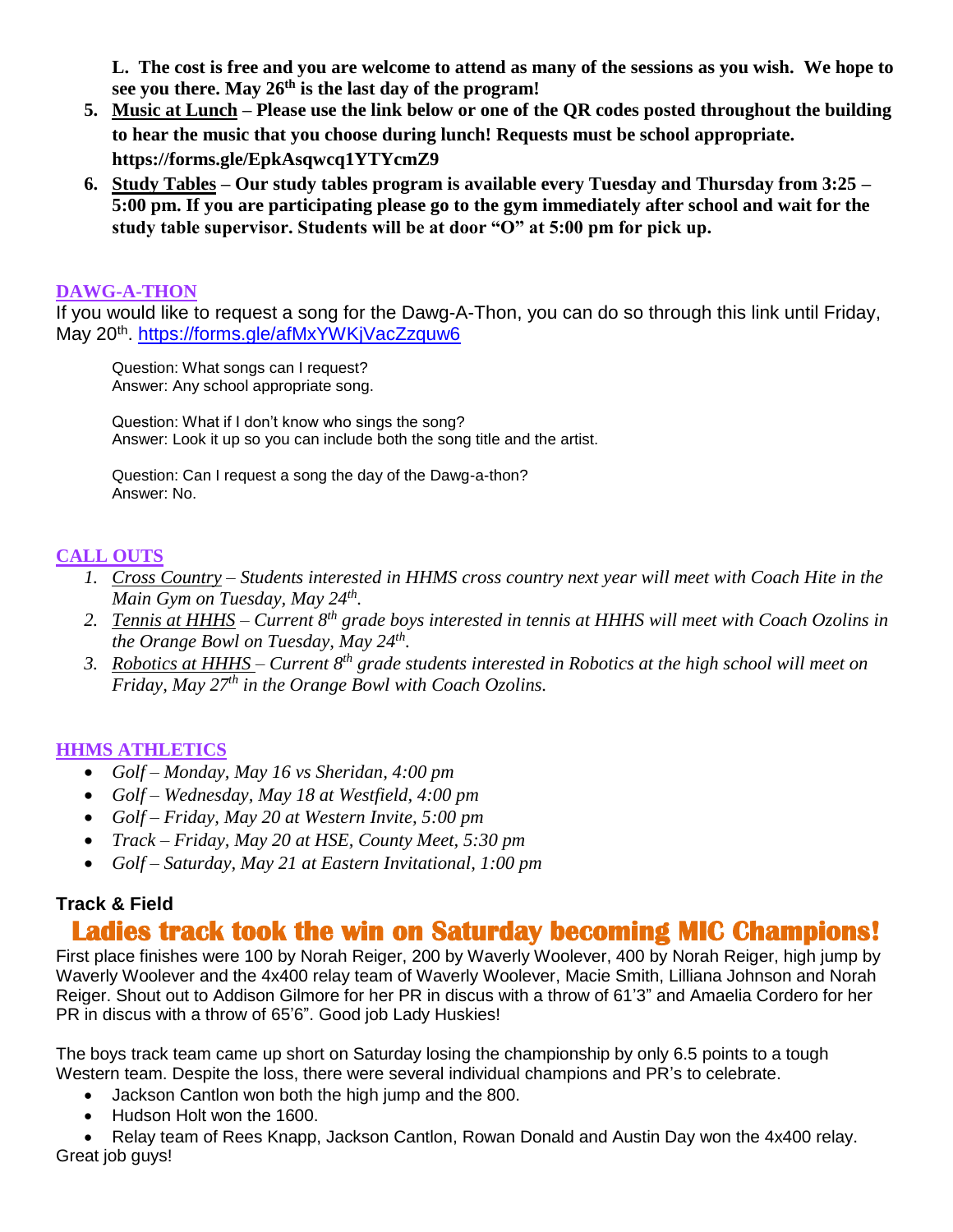*Open Gym – Open gym will be available for HHMS boys basketball players (grades 5, 6, 7 or 8th). Please remember all athletes participating must have a complete Final Forms account and the paperwork on file in Student Services.*

- *Wednesday, May 18th, 6:00 – 7:30 pm*
- *Tuesday, May 24th, 6:00 – 7:30 pm*

# *2022-2023 Athletics*

- *Per IHSAA all medical physicals will expire on June 14, 2022.*
- *If your student would like to participate on a HHMS Athletic team in the 2022/2023 school calendar they must have a Final Forms account with a Pre-participation Evaluation turned into Student Services dated not before April 1, 2022.*
- *Any student wanting to participate in a summer workout, open gym, etc must have current paperwork and medical exam on file. Note: school offices have limited availability over the summer!*
- *HHMS will be providing an opportunity to complete the medical physical exam portion for Final Forms at school on May 26, 2022. Any student that would like to participate in the on-site physicals must turn in their completed and signed PPE forms (5 pages) into Student Services along with cash or check (made payable to HHMS) for \$25.00. Forms are due no later than Wednesday, May 18, 2022. More information including instructions will be found on the HHMS Athletics website or [https://drive.google.com/file/d/1LnUMBkUb9yX3v7MeFFlLFT1aRilhKG2v/view.](https://drive.google.com/file/d/1LnUMBkUb9yX3v7MeFFlLFT1aRilhKG2v/view) If you have any questions please contact Alicia Robinson, arobinson@hhschuskies.org, 317-984-3547 ext. 2050.*
- Walk in's will not be able to be accommodated, please turn in your paperwork by May  $18<sup>th</sup>$ !

*Current 8th grade Athletes – Your current Final Forms account will expire on June 14, 2022. You MUST have an updated Final Forms account and medical physical exam on file before you are eligible to participate in summer workouts, camps, etc. If you have any questions regarding Final Forms for HHHS please contact Leigh Ann Moffatt, lmoffatt@hhschuskies.org, 317-984-3551, ext. 1060.* 

# **LUNCH**

## Monday

North Line – *Pepperoni Calzone, Refried Beans w/ Cheese, Hamburger w/Bun, Cheeseburger w/ Bun* South Line – *Chicken Fajita, Refried Beans w/ Cheese* Both Lines – *Spicy Southwest Salad, Bistro Box- Hummus w/Veggies, Turkey Club Sandwich, Ham Sandwich, Assorted Fruits & Veggies*

## Tuesday

North Line – *Breadstick Bites, Potato Triangle, Breaded Chicken Sandwich, Spicy Chicken Sandwich* South Line – *French Toast Sticks, Sausage Links (2), Potato Triangle* Both Lines – *Spicy Southwest Salad, Bistro Box- Hummus w/Veggies, Turkey Club Sandwich, Ham Sandwich, Assorted Fruits & Veggies*



Students, please check the lost and found outside of the cafeteria during your lunch period for misplaced items. The hanging rack will be available daily if you have misplaced a clothing item.

\*\*\* ALL ITEMS WILL BE OUT TODAY! \*\*\*